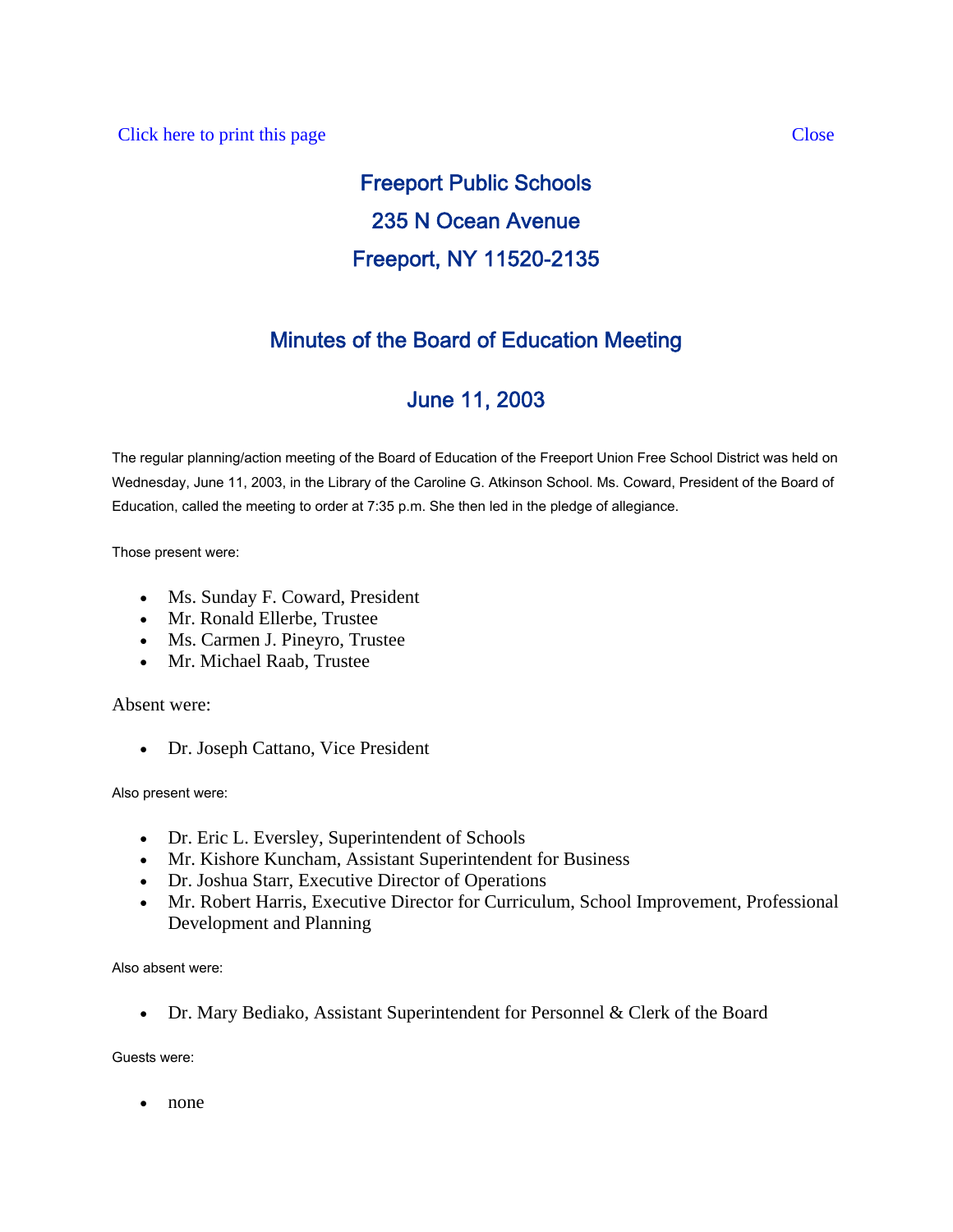The number of people in the audience at the opening of the meeting was 11.

Before the start of the meeting Ms. Coward called for a resolution to appoint a Clerk Pro Tem due to the absence of Dr. Bediako.

A motion by Mr. Raab was made as follows:

BE IT RESOLVED by the Board of Education of the Freeport Union Free School District that Robert W. Harris be appointed Clerk Pro Tem.

The motion was seconded by Ms. Pineyro and unanimously carried: Coward, Ellerbe, Pineyro and Raab.

#### Superintendent's Report

Dr. Eversley, Superintendent of Schools, thanked the public for their support and for the passing of the 2003-2004 budget. Dr. Eversley pointed out to the Board that one of the items for action would be "Removing From the Table" a resolution regarding the first reading of the proposed Vision Statement.

Dr. Eversley then introduced Dr. Joshua Starr, Executive Director of Operations, and congratulated him on the birth of his son. Dr. Starr gave a preliminary report on the Attendance Policy. He discussed the formation of a committee and the guiding principles that the committee followed in order to meet their goal of revising the current policy for the 2003-2004 year.

Dr. Starr addressed questions from the Board.

#### Questions From the Public

At this time, the public was given the opportunity to address the Board of Education on items on the agenda. Each speaker was allowed to address the Board for 6 minutes.

#### Board of Education Committee Reports

Mr. Raab reported that the Library Committee had met and that it was a productive meeting. He informed the Board and public that they had found some wonderful ways to involve our students in the public library and the many programs that are offered by the library.

The Board reviewed the tentative agenda for June 25, 2003.

#### Items for Action

#### Approval of CSE and PSE Meetings

Mr. Raab offered the following resolution for adoption: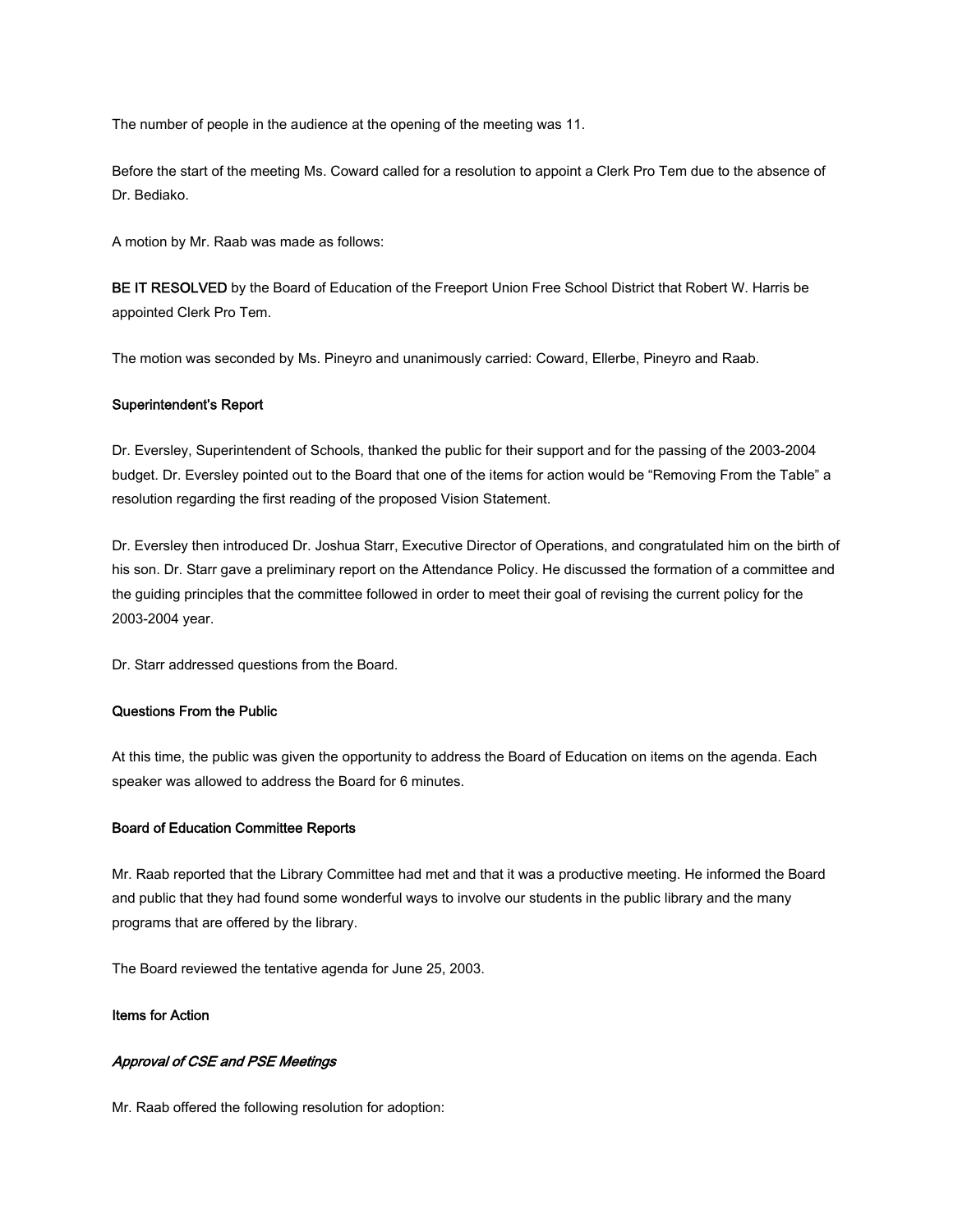RESOLVED that the Board of Education hereby accepts the minutes of the meetings of the committees on special education and preschool special education for the following dates:

April 30, 2003; May 8, 2003; May 9, 2003; May 12, 2003; May 15, 2003; May 20, 2003; May 21, 2003; May 22, 2003; May 28, 2003; May 29, 2003; June 3, 2003; June 4, 2003; June 5, 2003.

The motion was seconded by Ms. Pineyro and unanimously carried: Coward, Ellerbe, Pineyro and Raab.

#### *Ratification of a Memorandum of Agreement*

Mr. Ellerbe offered the following resolution for adoption:

BE IT RESOLVED that the Board of Education of the Freeport Union Free School District hereby

BE IT RESOLVED that the Board of Education of the Freeport Union Free School District hereby ratifies a Memorandum of Agreement between the Freeport Educational Office Staff Association and the Freeport Union Free School District (as attached)

BE IT FURTHER RESOLVED that the Board of Education of the Freeport Union Free School District hereby authorizes the Superintendent of Schools to sign said contract.

The motion was seconded by Mr. Raab and unanimously carried: Coward, Ellerbe, Pineyro and Raab.

#### Removal of a Motion from the Table

Ms. Pineyro offered the following resolution for adoption:

BE IT RESOLVED by the Board of Education of the Freeport Union Free School District that a motion to approve the First Reading of the Vision Statement be taken from the table and be considered for action

Mr. Ellerbe spoke about his concerns before removing the resolution regarding the Visioning Statement from the table. Ms. Coward addressed the concerns of Mr. Ellerbe and explained that this was the first reading and the Board was acknowledging receipt not taking any action to adopt the motion.

The motion was made again as follows:

Mr. Raab offered the following resolution for adoption:

**BE IT RESOLVED** by the Board of Education of the Freeport Union Free School District that a motion to approve the First Reading of the Vision Statement be taken from the table and be considered for action

Ms. Pineyro seconded the motion, and the motion passed. The vote was: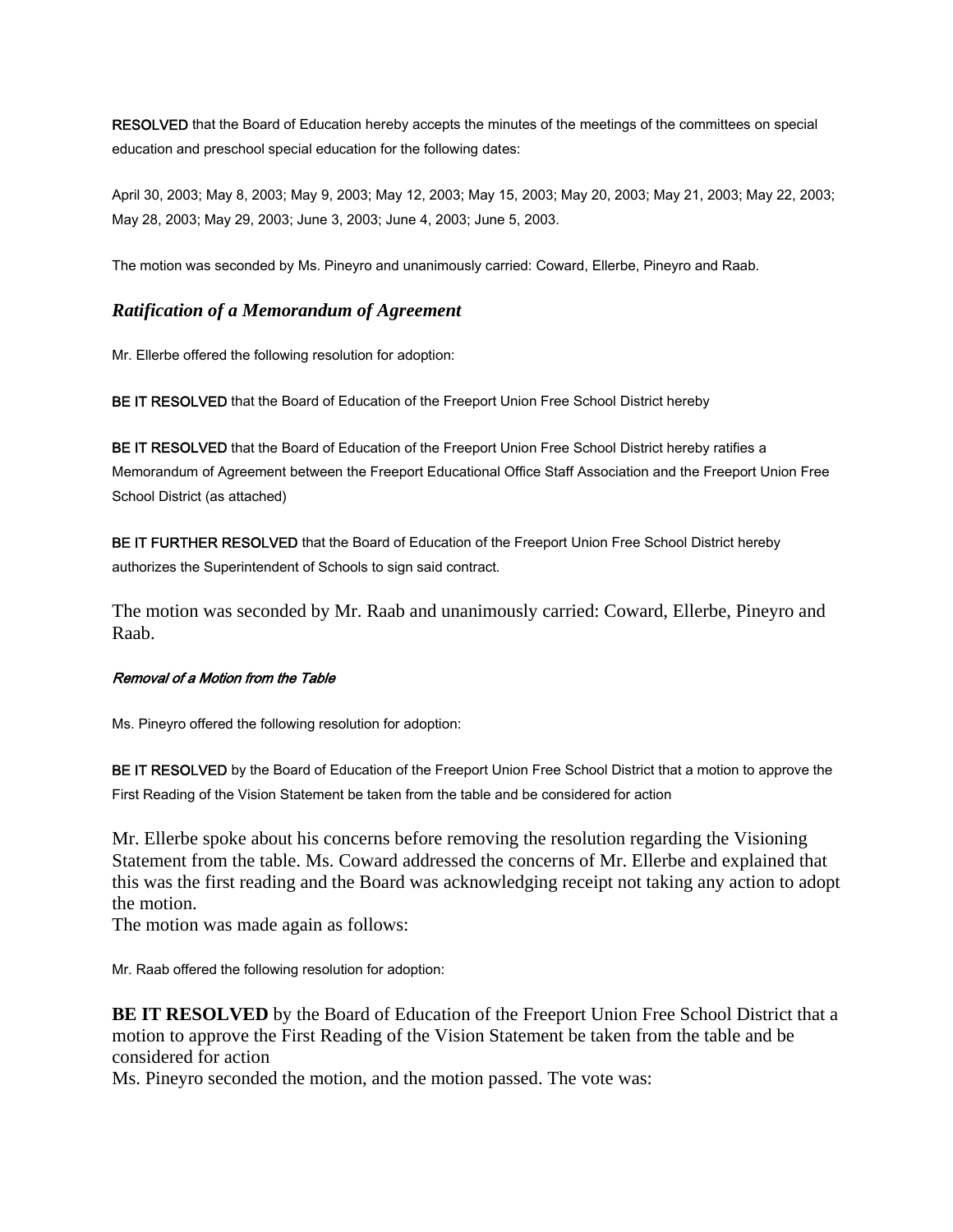- Yeas: Coward, Pineyro and Raab.
- Nays:  $0$
- Abstentions: Ellerbe.

First Reading of the Proposed Vision Statement

Mr. Raab offered the following resolution for adoption:

BE IT RESOLVED that as a first reading the Board of Education of the Freeport Union Free School District hereby acknowledges the receipt of and has had the opportunity to review the proposed vision statement as follows:

### The vision of the Freeport Public Schools is to inspire in all the desire to learn and succeed. Our schools will be safe learning communities that celebrate our achievements and encourage active partnerships with families and the entire community. We will empower students to embrace the challenges and opportunities of the future.

Ms. Pineyro seconded the motion, and the motion passed. The vote was:

- Yeas: Coward, Pineyro and Raab.
- Nays:  $0$
- Abstentions: Ellerbe.

### *Acceptance/Rejection of Bids*

Ms. Pineyro offered the following resolution for adoption:

**BE IT RESOLVED** that Board of Education of the Freeport Union Free School District hereby awards the bids as listed in the attached Bid Award Report for Atkinson Plumbing and Freeport High School Plumbing and rejects the bids as listed in the attached Bid Award Report for Atkinson Electrical and Mechanical, and Freeport High School Mechanical and Electrical as recommended in the attached bid recommendations. Freeport Public Schools reserves the right to increase or decrease quantities of each item as needed.

Mr. Raab seconded the motion, and the motion passed. The vote was:

- Yeas: Coward, Pineyro and Raab.
- Navs:  $0$
- Abstentions: Ellerbe.

#### Agreement to Participate in a Cooperative Bid

Mr. Raab offered the following resolution for adoption: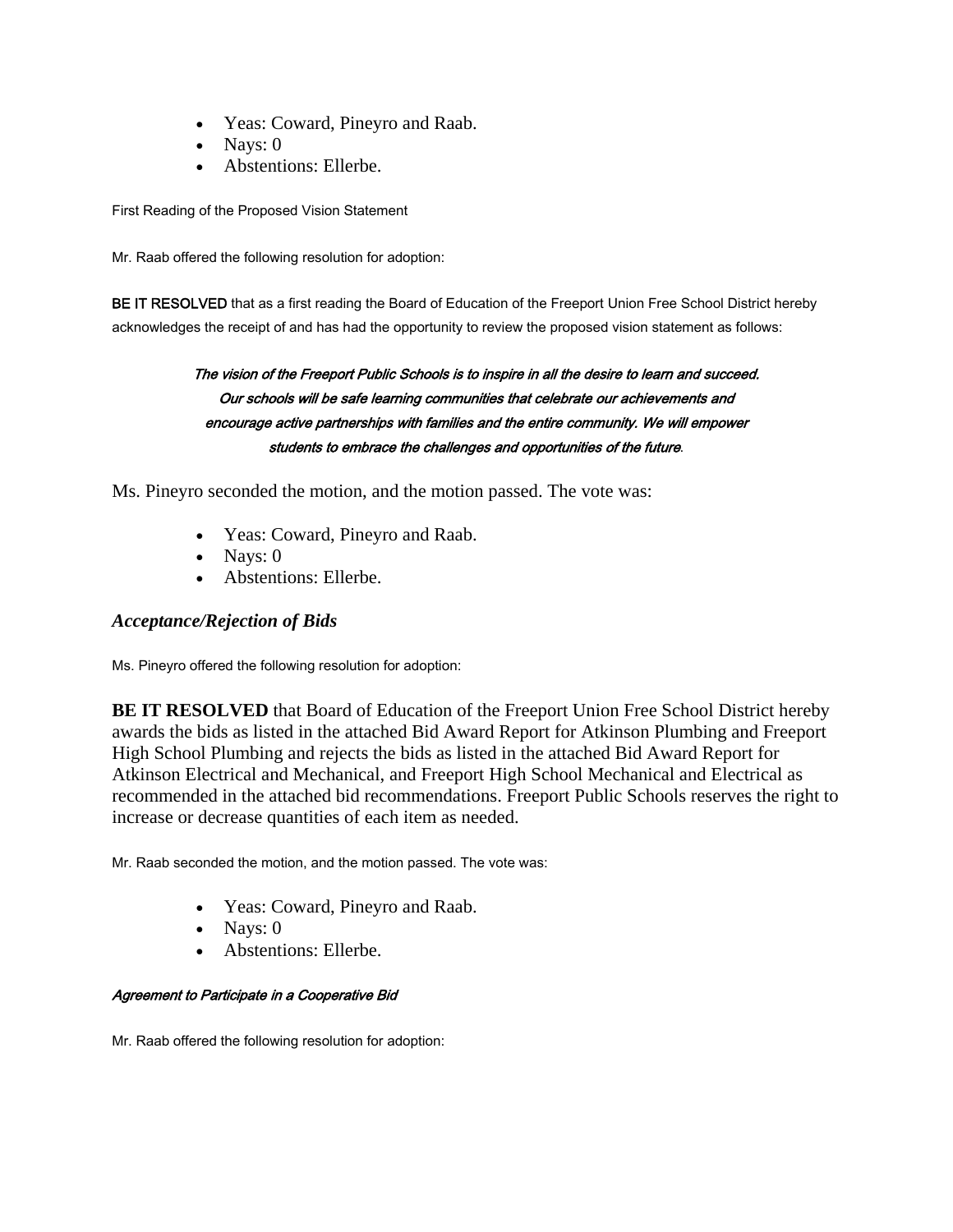WHEREAS, It is the plan of a number of public school districts in Nassau/Suffolk Counties, New York to bid jointly on food and supplies for the 2003-2004 school year.

WHEREAS, The Freeport Union Free School District is desirous of participating with other districts in Nassau/Suffolk Counties in the joint bidding of the commodities mentioned above as authorized by General Municipal Law, section 119-o and

**WHEREAS**, The Freeport Union Free School District wishes to appoint a committee to assume the responsibility of drafting specifications, advertising for bids, accepting and opening bids, reporting the results to the Board of Education and making recommendations thereon: therefore.

BE IT RESOLVED, that the Board of Education of the Freeport Union Free School District, hereby appoints the Long Island School Food Service Directors Association Cooperative Bid Committee to represent it in all matters related above, and

**BE IT FURTHER RESOLVED, that the Freeport Union Free School District Board of** Education authorizes the above mentioned committee to represent it in all matters leading up to the entering into a contract for the purchase of the above mentioned commodities, and

BE IT FURTHER RESOLVED, that the Freeport Union Free School District Board of Education agrees to assume its equitable share of the costs of the cooperative bidding, and

**BE IT FURTHER RESOLVED, that the Freeport Union Free School District Board of** Education agrees 1) to abide by the majority decisions of the participating districts on quality standards; 2) that unless all bids are rejected, it will award contracts according to the recommendations of the committee; 3) that after award of contract(s) it will conduct all negotiations directly with the successful bidder(s).

Mr. Ellerbe seconded the motion, and the motion passed. The vote was:

- Yeas: Coward, Ellerbe and Raab.
- Nays: 0
- Abstentions: Pineyro.

#### Board Comments

Ms. Pineyro reported to the Board that Mr. Raab and she visited a school District in Chatham North Carolina, at their own expense, who presented at the National School Board Association Conference in San Francisco. She stated that the main reason for the trip was to see which of the programs were the most effective being that they had a very large Hispanic Migrant Population. In Freeport historically we have had a Transient population; they move down to the south, they move back to their country which in ways is similar to the Migrant Population of this School District (Chatham). We also learned about Title VII grants which dealt with migrant workers. In addition, another reason for the trip was to learn from their Intake Welcoming process. It would be an excellent idea if we can integrate into our welcoming procedures some of the ones used by the Chatham District. One idea would be to partner up with the